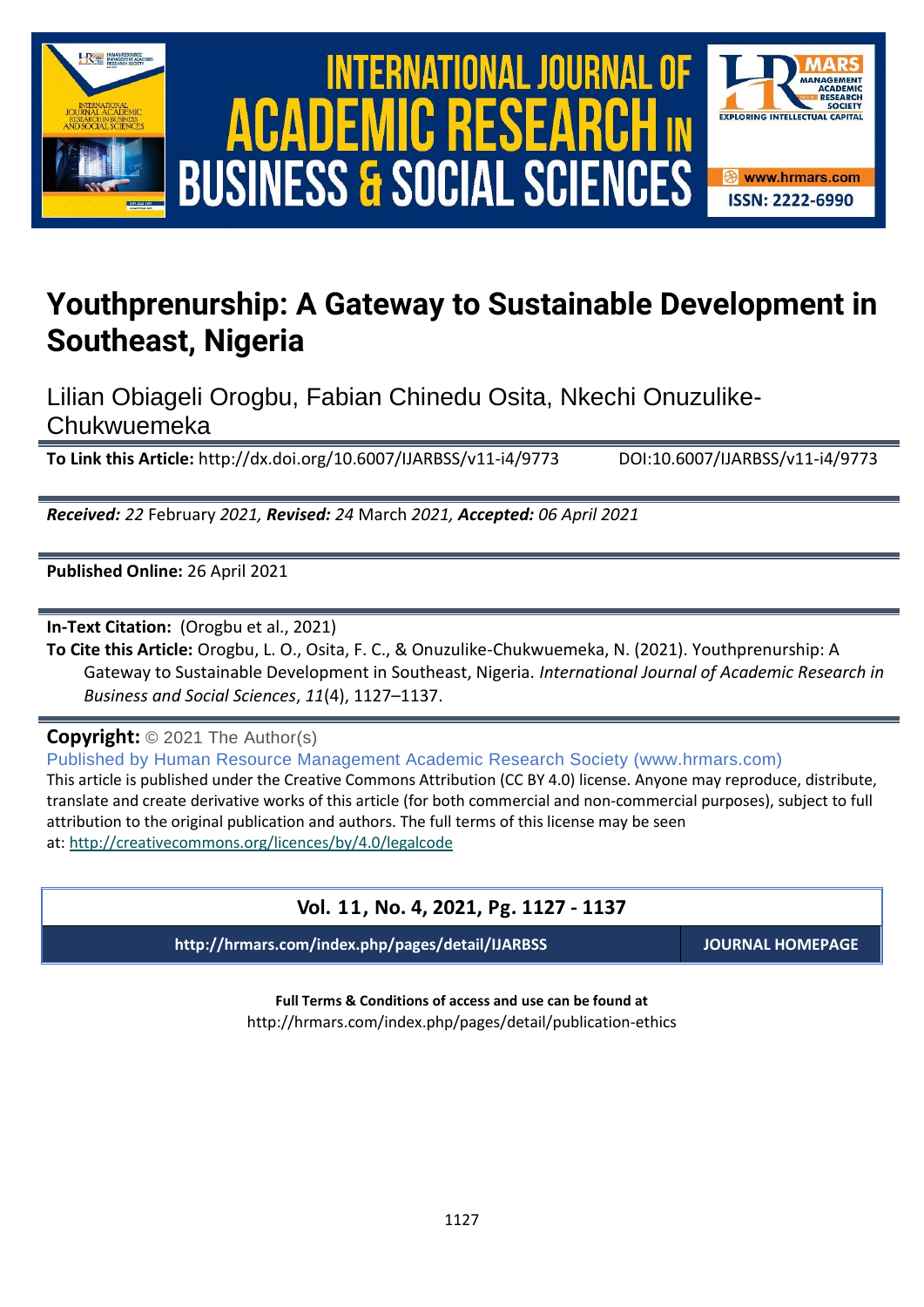

# **Youthprenurship: A Gateway to Sustainable Devel opment in Southeast, Nigeria**

# Lilian Obiageli Orogbu, Fabian Chinedu Osita, Nkechi Onuzulike-Chukwuemeka.

Department of Business Administration, Nnamdi Azikiwe University, Awka, Anambra State. Email: ol.orogbu@unizik.edu.ng, cf.osita@unizik.edu.ng, nf.onuzulikechukwuemeka@unizik.edu.ng.

# **Abstract**

Youthprenurship in recent times has become a veritable tool in achieving sustainable development in both developed and developing countries. It is based on this, that this study examined youthpreneurship as a gateway to sustainable development in Southeast Nigeria, as a broad objective. It adopted a survey research design with a combined population of 200 youths selected randomly. A Likert structured questionnaire format was deployed for data collection. The analysis was carried out using correlation analysis, while hypotheses were tested at 5% level of significance. Findings revealed that there is a statistically significant positive relationship between youth empowerment and innovativeness (r = .981, p-value < 0.05). The study concluded that entrepreneurship remains one of the surest ways of getting employed and employing others. Among others, it was recommended that the creation of more youth empowerment programs should be one of the priorities of government and other well-meaning individuals, if they are serious about finding a way around unemployment in the region.

# **Introduction**

# **Background of the Study**

The volatility of the global economy has beckoned for entrepreneurial doggedness and innovativeness of the global citizenry. There is a lot of youth unemployment in Nigeria, especially in the south eastern part of the country (Jwasshaka, Amin & Dogara, 2018). This situation has made unemployed youth within the region to venture into entrepreneurship. Youthprenurship seems to be an option to provide succour for these teeming unemployed youths. Youths are important for the growth of any nation, providing jobs for them and taking them out of poverty is therefore, paramount. Employment generation play a critical role in the economy of nations, this is part of the reason it formed a critical element of Sustainable Development Goals (SDGs), and this may not be achieved in isolation without bringing the youths into the mix.

Sustainable development has become a household concept among scholars and government of various nations. This increased interest in the concept is because of what it professes to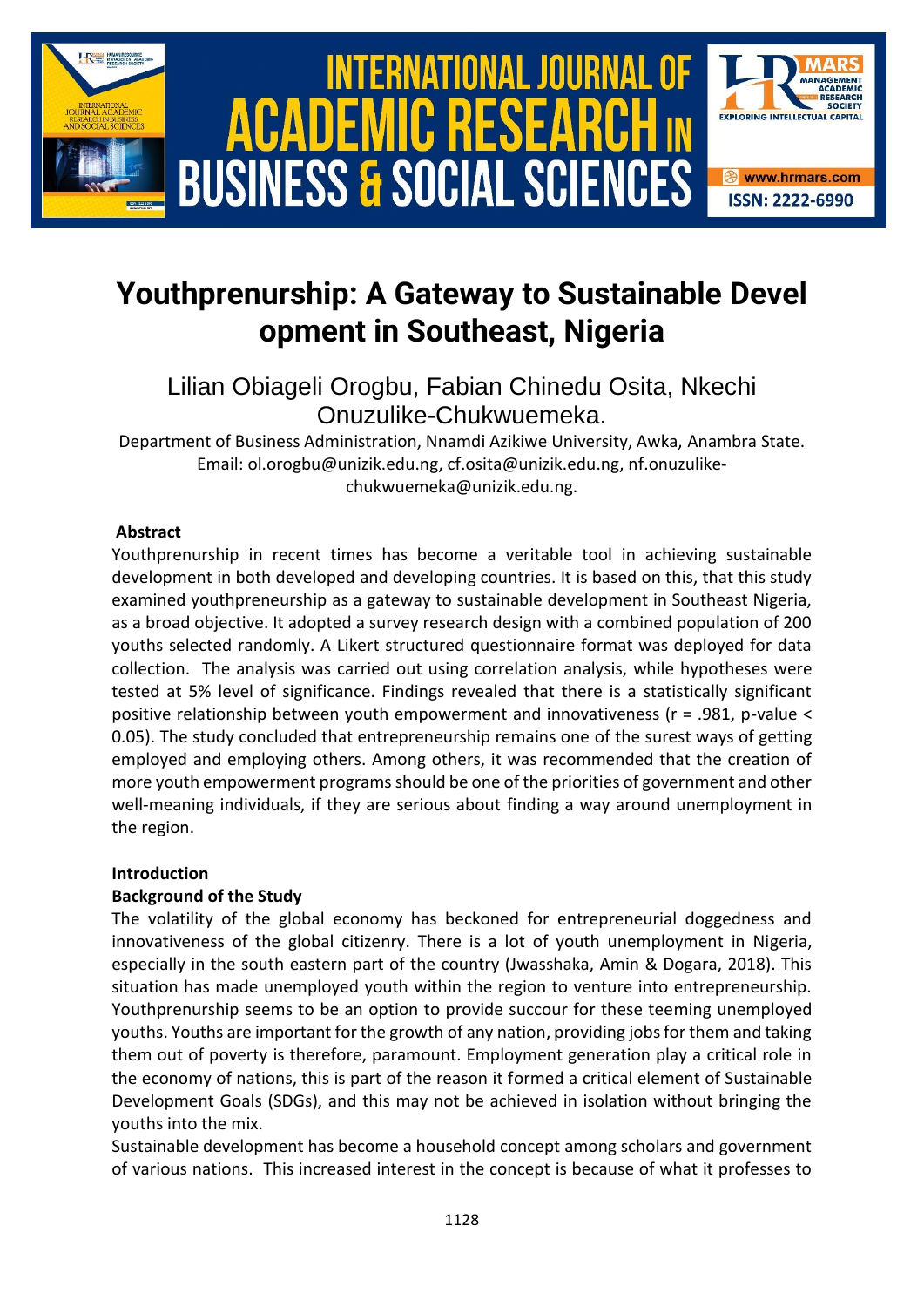**Vol. 1 1 , No. 4, 2021, E-ISSN: 2222-6990 © 2021 HRMARS**

offer, leading to the captioning of a developmental programme as Sustainable Development Goals (SDGs). Local and international agencies, churches and schools are not left out in the campaign for the achievement of SDGs. The frequent usage of the word may be attributed to the establishment of Millennium Development Goals (MDGs) that subsequently gave birth to SDGs. The former was when 189 nations gathered in September 2000 at the United Nations headquarters and signed the establishment of MDGs, with the aim of achieving a set of eight agenda (goals) that would help to ameliorate the sufferings of the developing and under-developed nations. These goals summarily range from reduction of extreme poverty, hunger, promoting gender equality, reducing child mortality to a bearable minimum, improving maternal health, combating disease etc. The MDGs goals expired in the year 2015, and thus ushered in the SDGs which is more comprehensive and encompassing, and has its life span till 2030 (2015 – 2030). SDG has a 17 aim agenda that summarily includes promotion of sustainable economic growth, employment, decent work for all, reduction of inequality among countries etc (United Nations Development Programme (UNDP), 2015).

Sustainable Development Goals (SDGs), a development that meets the needs and aspiration of the present without compromising the future; sees the youth as part and parcel of the major groups which the United Nations (UN) would work together with to ensure the attainment of the said agenda (UN Sustainable Development Knowledge Platform, 2015). The global youth population is put at about 1.8 billion, aged between 15–24, based on the UN definition of youth. African youths are said to be about 200 million (Odoh & Eme, 2014). Nigeria youths are people between the ages of 18 – 35, and they formed the largest segment of the Nigeria population (Kolade, Towobala, Orasanye, Ayami & Omodewu, 2014). Interestingly, the African youth population is expected to grow in future, while the youth population in other parts of the globe are expected to shrink (Gyimah-Brepong & Kimenyi, 2013).

Youths are a veritable part of any economy, this is because of their size, dynamism, energy and age. This is why they are regarded as the future leaders, economic and political drivers of any nation (Odoh & Eme, 2014). However, it seems to have become a mirage, that this particular segment of our society is facing all manner of challenges such as unemployment, underemployment, hunger, poverty, illiteracy and different forms of diseases (Mulvey, 2005). According to International Labour Organization (ILO) (2017), between 1997 to 2017, the youth population added by 139 million while the youth labour force contrasted by 34.9 million, and that in the near future, most of the youths are expected to be unemployed in the developing countries. Undoubtedly, juxtaposing the above statistics with the current situation of youth unemployment in Nigeria, and the southeast in particular, the need to nip off the problem in the bud to avoid getting out of hand needs urgent attention.

Southeast is one of the geopolitical zones in Nigeria with the highest number of unemployed youth after the South-South zone (National Bureau of Statistics (NBS), 2020). These damning statistics make a case for a study of this nature to be undertaken. The study is narrowed down to two states in the southeast, Imo and Anambra state. The narrowing down was necessitated by the fact that Imo state has the highest number of unemployed youths in Nigeria (48.7%) while Anambra state has the least number of unemployed youths in Nigeria (13.1%) (NBS, 2021). This study, therefore, seeks to ascertain the relationship between youthpreneurship and achievement of sustainable development in southeast, Nigeria, as the broad objective. Specifically, however, the study seeks to:

Determine the extent of relationship that exists between youth empowerment and Innovativeness in Southeast, Nigeria.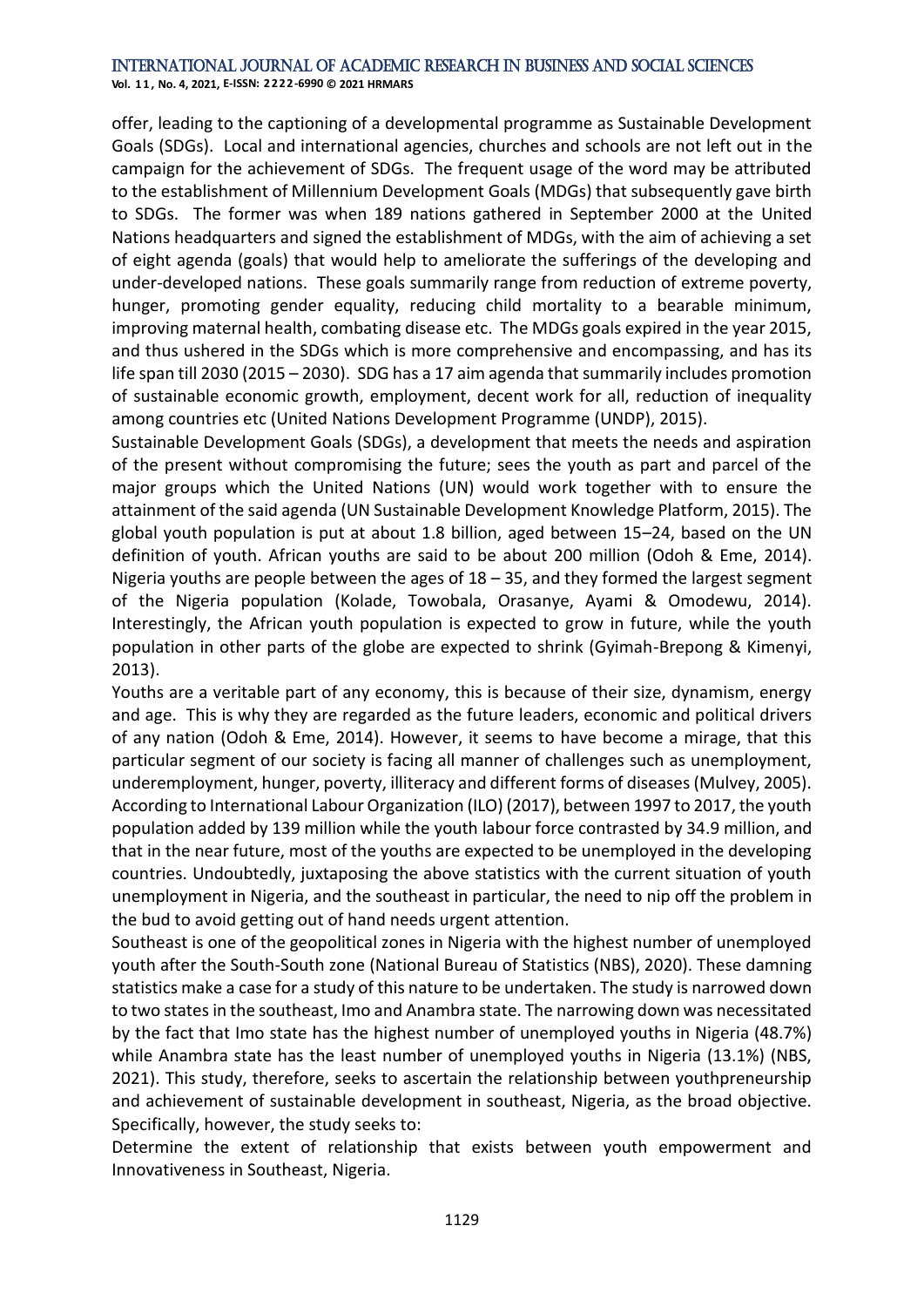**Vol. 1 1 , No. 4, 2021, E-ISSN: 2222-6990 © 2021 HRMARS**

# **Conceptual and Theoretical Issues**

# **Entrepreneurship**

This is the quality and dexterity needed to become an entrepreneur. It is also the capacity needed for inventing and generating innovative business ideas, coordinating resources, organizing production, marketing the product, and managing the inherent risks. Onuoha (2007) opines that entrepreneurship is the process of creating new organizations or revitalizing an already existing business organization with the view of identifying business opportunities. Schumpeter (1970) as cited in Eroglu and Picak (2011) aver that entrepreneurs are the people who make use of market opportunities through technological inventions. In the views of Mohammed (2008), it is the process undertaken by a risk-taker, called the entrepreneur to establish a progressive business by discovering business opportunities, organizing them, managing the risks and as well contributing to economic growth.

Entrepreneurship just like other areas of specialization has no single definition. Everyone views the concept from different perspective and backgrounds. However, it could be said to have four key elements. They are:

- I. **Vision:** This has to do with sporting emerging business opportunities.
- II. **Innovation:** Inventing new business or hatching new ideas of doing things.
- III. **Risk Bearing:** Facing business challenges and uncertainties
- IV. **Organizing**: Coordinating the necessary resources needed in setting up a business.

# **Youthprenurship**

This is an aspect of entrepreneurship designed to influence an entrepreneurial culture and spirit among youths that will foster personnel and economic development. This concept empowers young to look towards self-employment and generate employment opportunities for themselves and others. They are motivated to establish an entrepreneurial venture because of their motive to become an employer of labour, obtain an alternative source of income, provide innovative and competitive products and services (Riah, 2010). According to small business leadership (2017), youthpreneur has three transitionary periods, which includes:

- **Pre-Entrepreneurs:** These are entrepreneurs who are still at the incubating stage. They have gathered much experience. These are people between the ages of  $15 - 19$ . They are entrepreneurs who need various entrepreneurship possibilities. Entrepreneurship orientation and awareness at this stage is key.
- **Budding Entrepreneurs:** This is the second stage of youthprenurship development. These are entrepreneurs between the ages of 20-24. They have been equipped with entrepreneurial exposures and confidence to establish their own business. Intensive entrepreneurial development training is needs at this stage for survival.
- **Emergent Entrepreneurs**: These sets of youthpreneurs are the most equipped and experienced of the youthpreneurs. They have access to many things like capital, mentors and operational support. Their businesses are already in the market and they just needed only tactical skills for growth and expansion.

# **Youth Empowerment**

This is the idea of equipping, strengthening and encouraging young people to take the initiative on how to be in charge of their life. This will inculcate the habit of self-actualization and independence among the youths, reduce unemployment, crime and other social vices ravaging the society in recent times. Akintola and Adiat (2013) opine that youth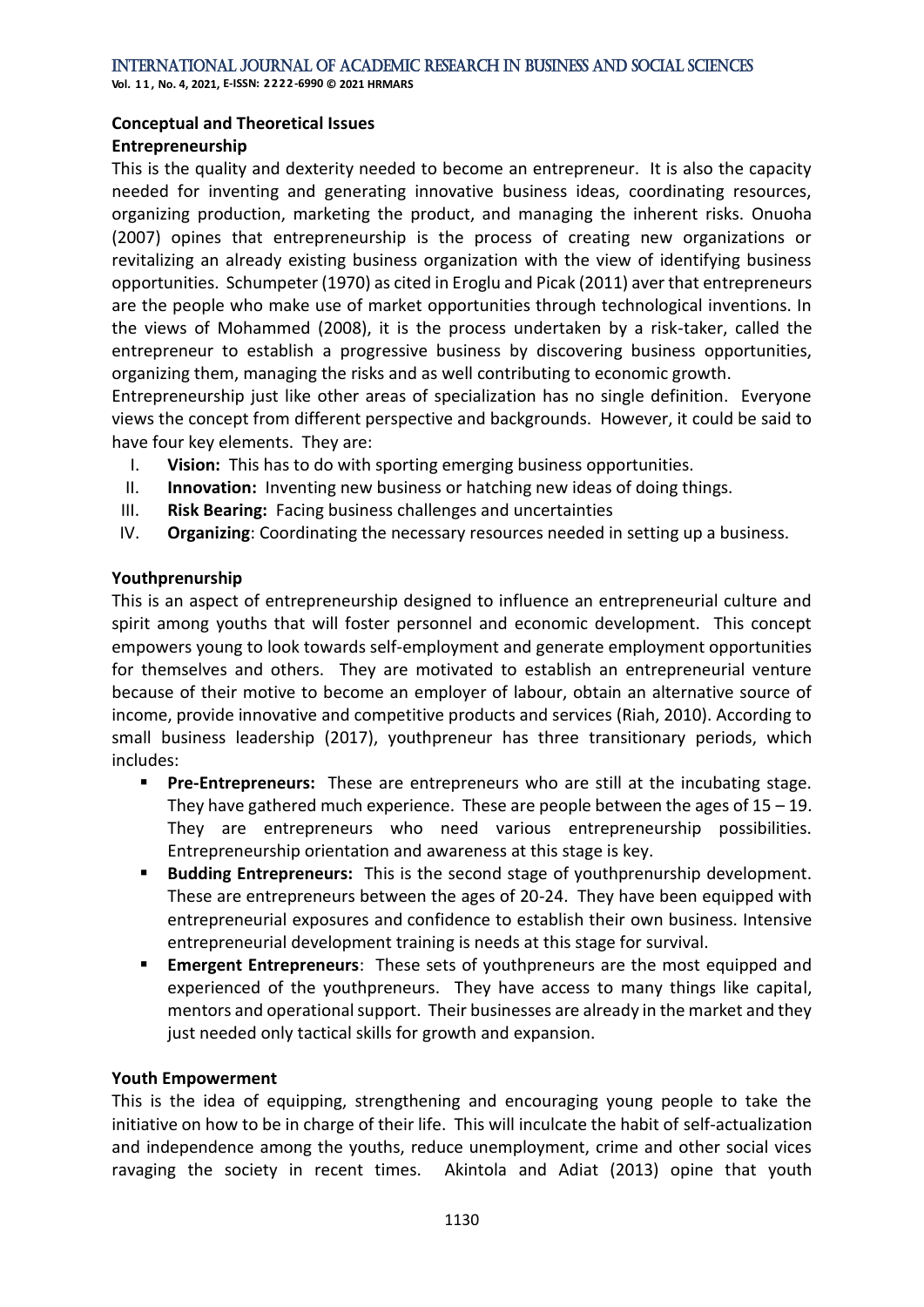**Vol. 1 1 , No. 4, 2021, E-ISSN: 2222-6990 © 2021 HRMARS**

empowerment creates enabling atmosphere for an individual by improving the zeal to perform. The path to youth empowerment is anchored in the attitudinal, structural, and cultural aspects of a person which propels the desire to make certain decisions in the person's life (Tope, 2011). However, youth empower does not only mean strengthening the youth on how to take charge of their lives but also include them in decision making processes or issues that matter and honour their collective resolve.

# **Youth Empowerment Schemes in Nigeria**

The volatile nature of Nigeria economy in recent times and the seeming saturation of the labour market with lots of youth (both graduates and undergraduates) left unemployed makes youthpreneurship and youth empowerment programmes the last resort for this segment of people. These schemes are laid out by the Nigeria government as a support for any youth who intends to set up his/her enterprise. Some of these programmes include

# **i. Presidential Youth Enterprises support scheme (P-YES)**

This scheme trains and award loans to start-up small and medium scale business for participants who must be between the ages of  $18 - 35$ . The programme is carried out by the Bank of Industry (BOI) in collaboration with the minister of Youth affairs. All you need to access the loan is a valid means of identification from your local government area, must be a Nigeria citizen between the ages of 18 and 40, the applicant must provide a guarantor, ability to communicate in basic English Language or any local Nigerian language, ability to secure the endorsement of a

local government official and provable upright character and a stable mind.

ii. **N – Power:** This scheme is divided into two:

The N-power graduate category and N-power Non-graduate category provides the beneficiaries with job training and a monthly allowance of #30.000.

- **iii. Youth Enterprises with Innovation in Nigeria (You win):** The beneficiaries of this scheme are awarded grants, and must have a business plan. This scheme was established to empower Nigerian youth by giving grants to outstanding business plans and would-be entrepreneurs.
- iv. **Trader Mon**i: This scheme offers an interest-free loan to 5 million aspiring entrepreneurs in Nigeria to start up a business of their choice. No collateral is needed before getting the loan.

# **v. Graduate Internship Scheme (GIS)**

This scheme is founded in 2012, and it is for graduates who are finding it difficult to secure jobs after graduating. Monthly stipends of thirty thousand naira (#30,000) are paid to the beneficiaries

# **Innovativeness**

This is the characteristic of being innovative. Innovation in the other hands means the act of creating or inventing ideas, products or services that have not been in existence; bringing something new into being. Innovative ideas are what separate one product and services from others. Creating an outstanding product, or rendering outstanding services and compete favourably in any competitive environment requires innovativeness. In developing economies like Nigeria and other African countries, young people need to equip themselves with skills and knowledge to pursue and develop innovative solutions for immediate consumption and posterity. Youths have shown their innovativeness in areas like fashions, music, software designs etc (Sebba, Hunt, Griffiths & Robinson, 2009)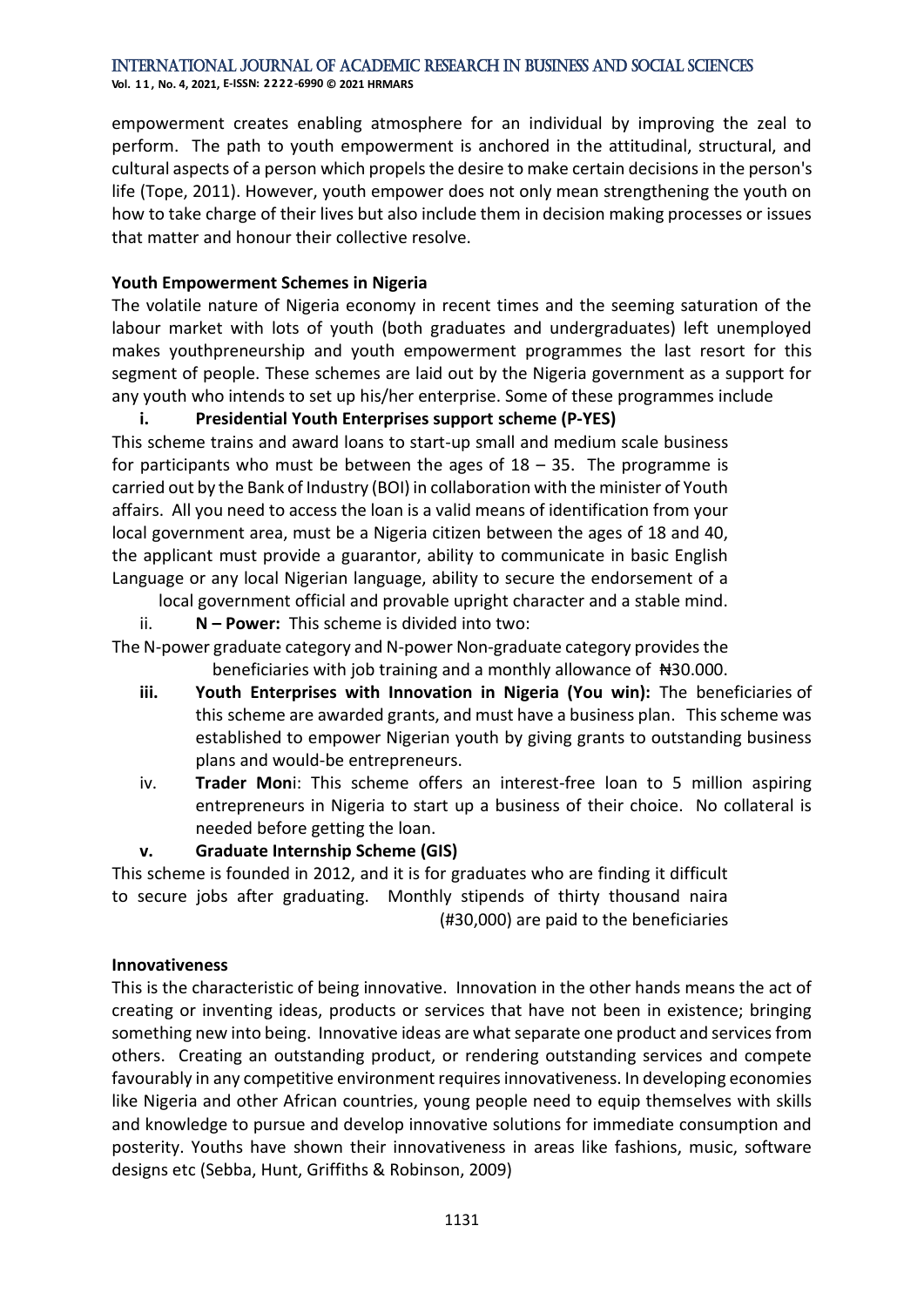#### International Journal of Academic Research in Business and Social Sciences **Vol. 1 1 , No. 4, 2021, E-ISSN: 2222-6990 © 2021 HRMARS**

# **Youth**

The concept of youth varies from culture to culture and from society to society. In most societies, the advancement from childhood to youth involves some systematic rites of passage. The rites have a symbolic significance which only participating in them enables an individual to achieve a new status and position, this new status gain authenticates recognition through genuine community action (National Youth Policy, 2009). According to Ubi (2007), the UN and World Bank describe the youth as those persons falling between the ages of 15 and 24years, for the commonwealth, the age bracket is between the ages of 15 – 29 years. In different Economic Community of West African States (ECOWAS) countries, the age bracket is between 15 –35 years, like in Ghana and Nigeria the age bracket of the youth is between the ages of 18 –35 while that of Sierra Leone, Senegal, Gambia and Mali is 15 – 35 years and India adopted 15 – 34 years as a youth,

# **Millennium Development Goals (MDGs)/Sustainable Development Goals**

The world leaders came together in September 2000 to adopt the United Nations millennium declaration. This declaration committed nations to global partnership and to set out eight time-bound targets to achieve with a deadline of 2015. The aim was to produce a set of universal goals that meet the urgent environmental, political and economic challenges facing the human race, especially, the developing nations. The Sustainable Development Goals (SDGs) replaced the Millennium Development Goals (MDGs), which started in 2000 to tackle poverty in the developing economies. The SDGs or Global Goals are 17 interrelated global goals designed to be a road map to achieve a better and more sustainable future for developing nations. The 17 SDGs are as follows:

- 1. End Poverty in all its forms everywhere.
- 2. End hunger, achieve food security and improved nutrition and promote sustainable agriculture.
- 3. Ensure healthy lives and promote well-being for all at all ages.
- 4. Ensure inclusive and equitable quality education and promote lifelong learning opportunities for all.
- 5. Achieve gender equality and empower all woman and girls.
- 6. Ensure availability and sustainable management of water and sanitation for all.
- 7. Promote sustainable industrialization.
- 8. Ensure access to affordable reliable and modern energy for all.
- 9. Promote strong inclusive and sustainable economic growth and work for all.
- 10. Reduce inequality within and among countries.
- 11. Build inclusive, safe and sustainable cities and human settlements.
- 12. Promotes sustainable consumption and production patterns.
- 13. Promote actions at all levels to address climate change.
- 14. Attain conservation and sustainable use of marine resources oceans and seas.
- 15. Protect and restore terrestrial ecosystems and halt all biodiversity loss.
- 16. Achieve peaceful and inclusive societies, rule of law effective and capable institutions.
- 17. Strengthen and enhance the means of implementation and global partnership for sustainable development.

# **Theoretical Framework**

This study is anchored on Schumpeter's concept of Creative Destruction (1942) which states essentially that long-standing business models, organizations and structures must be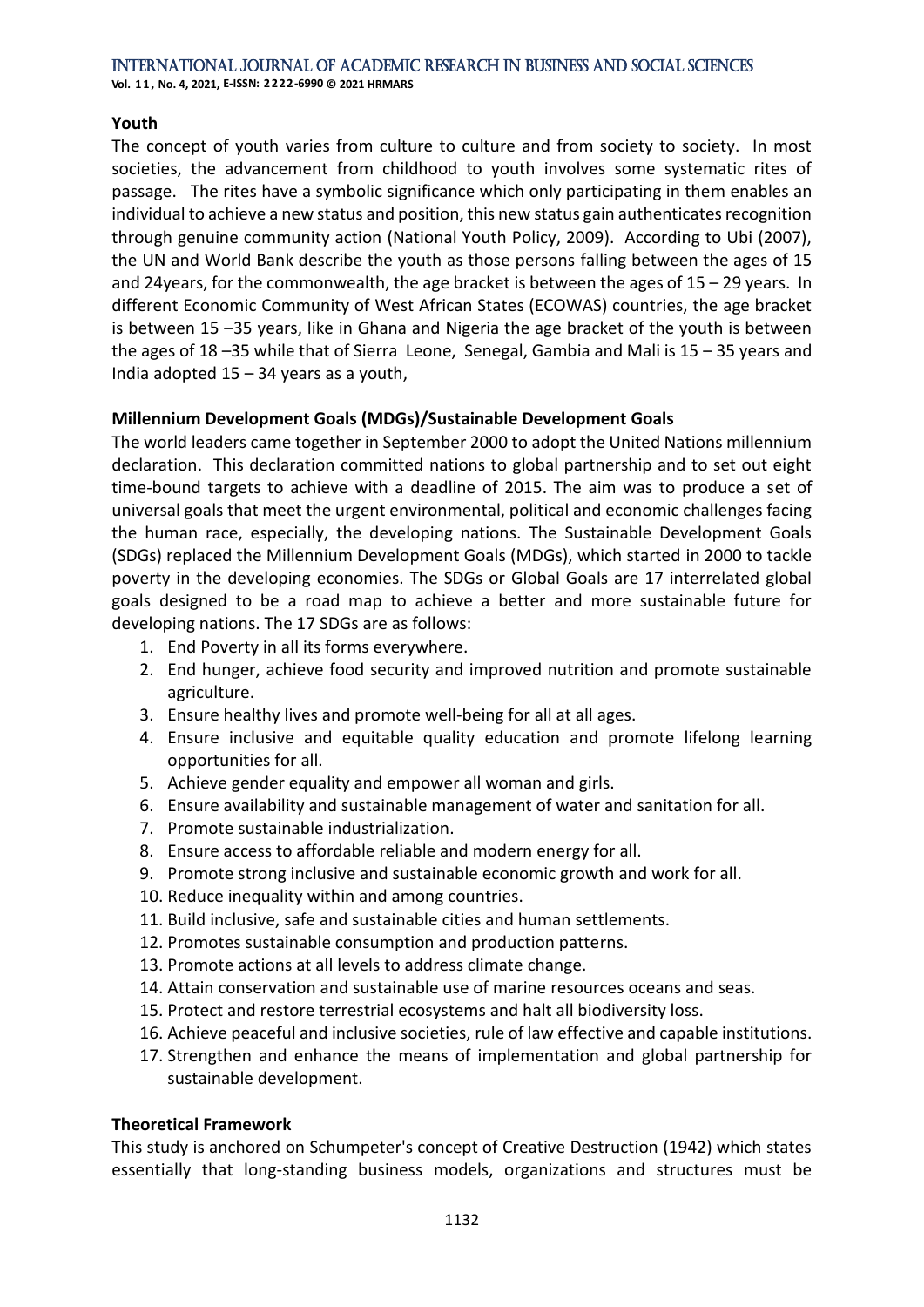**Vol. 1 1 , No. 4, 2021, E-ISSN: 2222-6990 © 2021 HRMARS**

destroyed to open opportunities for innovation and new businesses. Also, Hart and Milstein (1999) argue that overall innovators and entrepreneur will view sustainable development as one of the biggest business opportunities in the history of commerce. Also, in their view, entrepreneurs have the chance to reposition themselves in their business environment by enhancing their competencies and finally redesign their industries toward sustainability. From the concept, the federal government has repositioned the youth through programmes like SURE-P and YouWIN in the business environment and enhancing their competencies through training to sharpen their skill to enable the youths to redesign their industries for sustainability.

# **Empirical Reviews**

Brahima Dhruyand Ahmadou (2019) investigated Job Creation for youth in African, assessing the potential of industries without smokestacks. The study sort a premature levelling off of manufacturing and a weak structural transformation dynamic are confining African economic to low-productivity sectors and limiting the prospect of large scale formal sector job creation, These industries without smokestack (IWOSS) present characteristics similar to manufacturing such as being tradable, employing low and moderately skilled labour, having higher than average value added per worker and exhibiting capacity for technological change and productivity growth. The study assesses the job creation potential of industries without smokestacks by estimating employment to output elasticity. The results indicated that (IWOSS) have employment to output elasticity of 0.9, similar to that of manufacturing 0.8, but higher than the 0.6 estimates suggest that there is great scope for IWOSS to have a high employment-generating capacity and those policies supporting an environment conducive to their development could be effective in addressing African's youth unemployment challenge. Onuoha and Woghiren (2019) studied job creation strategies for Nigeria. The paper surveyed a wide range of job creation strategies that policymakers can implement during times of economic recession. The paper did not specify which job creation strategies work best rather it is a broad survey mapping the landscape of job creation strategies. The study recommended Nigeria government practitioners to focus more narrowly on stimulating labour demand and employing workers now. Practitioners must balance long and short term goals in job creation, realizing that few policies can serve both.

Sabelo and Happyson (2017) studied the effectiveness of youth entrepreneurship programmes and enhancing an entrepreneurial culture in Swaziland. The paper assessed the effectiveness of a Swaziland programme inculcating an entrepreneurial culture among the youths. Survey research was carried out involving 123 current members in six different institutions of higher learning. Findings showed that lack of access to finance was a major barrier to entrepreneurial entry for young people and also several youth entrepreneurial programmes were designed without the involvement of young people hence not addressing the need of the youth. The study suggested that the existence of weaknesses and loopholes is in the manner the programme is managed and marketed.

Akiri, Onoja and Kunanzang (2016) investigated entrepreneurship and job creation in Nigeria. The paper examined entrepreneurship development in Nigeria, pre-colonial, entrepreneur and colonial and post-colonial. It also highlighted some government efforts and policies supporting entrepreneurship and job creation. The study employed a descriptive statistical analysis to cmpare data on the number of entrepreneur and employment between 2010 and 2013 and the percentage change in each component. The result revealed that as entrepreneur's increases so do the employment rate, also certain factors are impediments to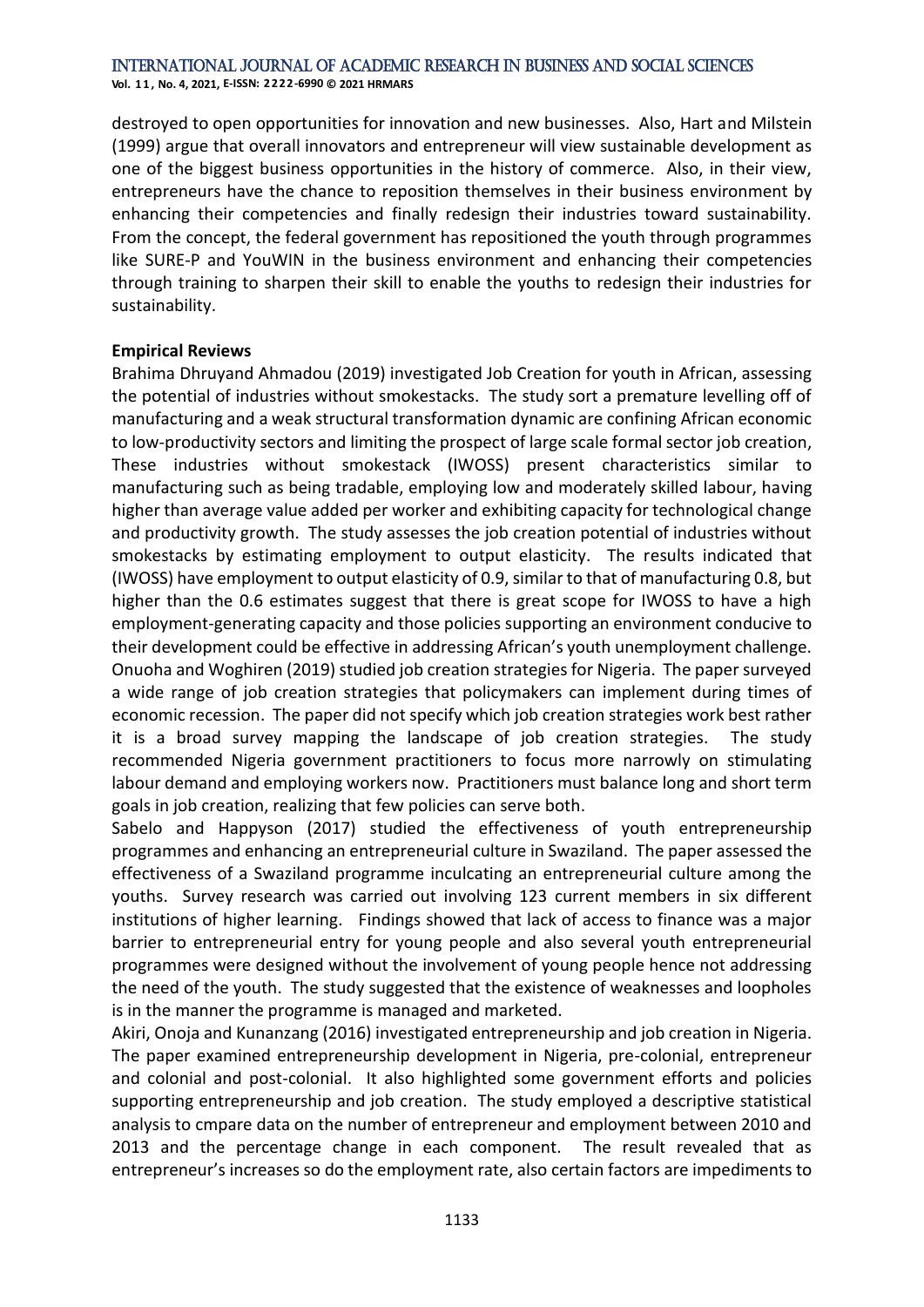**Vol. 1 1 , No. 4, 2021, E-ISSN: 2222-6990 © 2021 HRMARS**

the growth of entrepreneurs such as political instability and insurgency. The study recommended that the sustainability of this growth depends on the macro-economic policies and political stability of the country.

# **Methodology**

The study adopted a survey research design because data were collected through a questionnaire. Out of the five states in the Southeast region of Nigeria, two states (Anambra & Imo state) were selected for the study, with a combined population of 200 youths that were randomly selected. The study employed the use of census because the entire population was considered small, based on the entire size of entrepreneurs in these states. A five-point Likert structured questionnaire was deployed in eliciting data from the respondents. The instrument was tested for validity using face and content measure, while the validity was ascertained using Cronbach alpha, with a coefficient of 0.902 obtained. A total of 200 copies of the questionnaire were distributed in line with the population of the study, 186 copies were retrieved and used for the analysis. The analysis was carried out with the use of correlation analysis and the hypotheses were tested at 5% level of significance.

# **Data Presentation and Analysis** *Table 1: Responses from respondents on Youth Empowerment and Innovativeness*

|              | <b>Youth Empowerment</b>                              | 5         | 4  | 3  | 2  | 1         |             |
|--------------|-------------------------------------------------------|-----------|----|----|----|-----------|-------------|
|              |                                                       | <b>SA</b> | A  | U  | D  | <b>SD</b> | <b>MEAN</b> |
| 1            | Youth Empowerment Scheme has empowered a              | 61        | 33 | 28 | 31 | 33        | 3.31        |
|              | lot of youths I know.                                 |           |    |    |    |           |             |
| $\mathbf{2}$ | I am a beneficiary of government youth                | 37        | 22 | 11 | 66 | 50        | 2.62        |
|              | empowerment scheme                                    |           |    |    |    |           |             |
| 3            | reduced<br>the<br>Youth<br>empowerment<br>has         | 58        | 49 | 34 | 27 | 18        | 3.55        |
|              | unemployment of youths in my state                    |           |    |    |    |           |             |
| 4            | Youth empowerment could eradicate poverty             | 68        | 44 | 21 | 37 | 16        | 3.60        |
|              | among the youths                                      |           |    |    |    |           |             |
| 5            | Youth empowerment could put an end to all             | 50        | 47 | 53 | 19 | 17        | 3.51        |
|              | manner of social vices in my state.                   |           |    |    |    |           |             |
|              | <b>Innovativeness</b>                                 |           |    |    |    |           |             |
| 6            | I have skills in many areas.                          | 44        | 58 | 15 | 29 | 40        | 3.20        |
| 7            | Getting training support from the government or       | 49        | 53 | 29 | 31 | 24        | 3.39        |
|              | other bodies can help in my skills.                   |           |    |    |    |           |             |
| 8            | My talent can be sharpened with a bit of skill        | 44        | 68 | 25 | 28 | 21        | 3.46        |
|              | training.                                             |           |    |    |    |           |             |
| 9            | I can apply various skills in accomplishing different | 39        | 56 | 47 | 30 | 14        | 3.41        |
|              | tasks.                                                |           |    |    |    |           |             |
| 10           | I am good at creative thinking                        | 49        | 56 | 38 | 34 | 9         | 3.60        |

*Source: Field Survey, 2021*

Table 1 shows the distribution of responses for Youth Empowerment and Innovativeness in southeast Nigeria. The analysis is based on descriptive statistics (mean), with a threshold of acceptance of 3. From the Table, it is seen that all the individual questionnaire items except questionnaire item 1 have a mean of 3 and above. This implies that the respondent agreed to the existence or truthfulness of the respective questions. .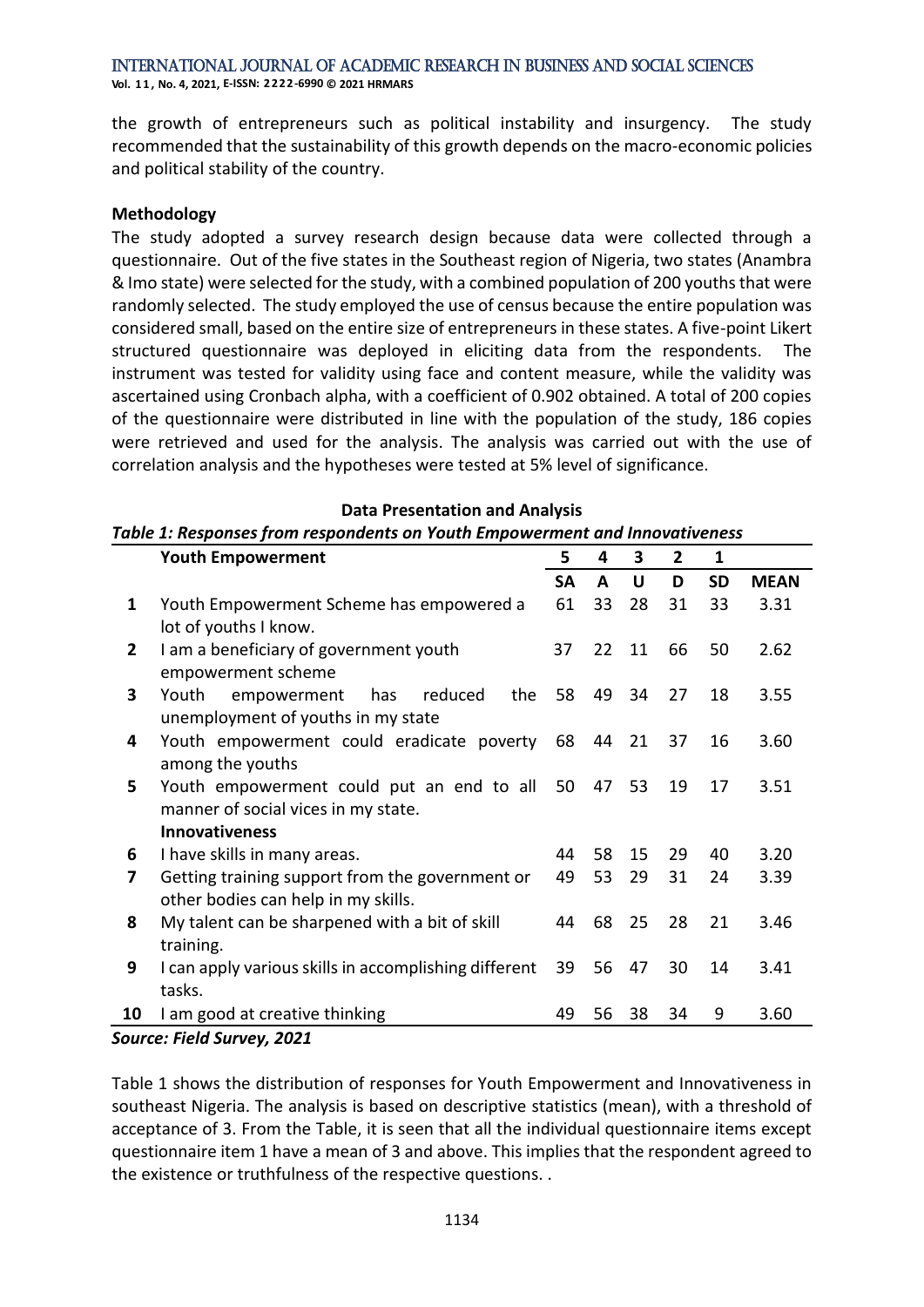**Vol. 1 1 , No. 4, 2021, E-ISSN: 2222-6990 © 2021 HRMARS**

#### **Test of Hypothesis**

Ha: Youth empowerment has a statistically significant relationship with innovativeness in Southeast, Nigeria.

|                  |                 | YOUTHEMP | <b>INNO</b> |
|------------------|-----------------|----------|-------------|
| YOUTHEMP Pearson |                 | 1        | **<br>.981  |
|                  | Correlation     |          |             |
|                  | Sig. (2-tailed) |          | .000        |
|                  | N               | 186      | 186         |
| <b>INNO</b>      | Pearson         | $.981**$ | 1           |
|                  | Correlation     |          |             |
|                  | Sig. (2-tailed) | .000     |             |
|                  | N               | 186      | 186         |

# **Table 3: Correlations Analysis for Hypothesis One**

\*\*. Correlation is significant at the 0.01 level (2-tailed). *Source: Field Survey, 2021*

Table 3 shows Pearson's correlation analysis on the relationship between youth empowerment and innovativeness in Southeast, Nigeria. From the Table, it reveals that the Pearson's correlation (r) is .981 and the probability value (p-value) as represented by Sig in the Table is .000 < 0.05 level of significance. Going by this, it shows that there is a statistically significant positive relationship between youth empowerment and innovativeness in Southeast, Nigeria, therefore, the alternate hypothesis is accepted.

# **Conclusion**

The unprecedented level of unemployment in Nigeria as a whole and southeast Nigeria, in particular, is alarming. This could be connected to the increasing crime rate in the region as an idle mind is said to be the devil's workshop. Engaging the youths in productive ventures remains one of the veritable tools of productive engagement. The government has proven to be unable to employ everyone, therefore, youths appear to be on their own in terms of finding gainful employment. Entrepreneurship remains one of the surest ways of getting employed and employing others, but the enabling environments need to be created through youth empowerment has the potential of making the youths more innovative and built with the right capacity to excel.

# **Recommendations**

Sequel to the findings of this study, the study makes the following recommendation: The creation of more youth entrepreneurship programs should be one of the priorities of government and other well-meaning individuals, if they are serious about finding a way around unemployment in the region. This is because, with empowerment schemes, youths will be motivated to put in their best and fan the embers of innovation in them.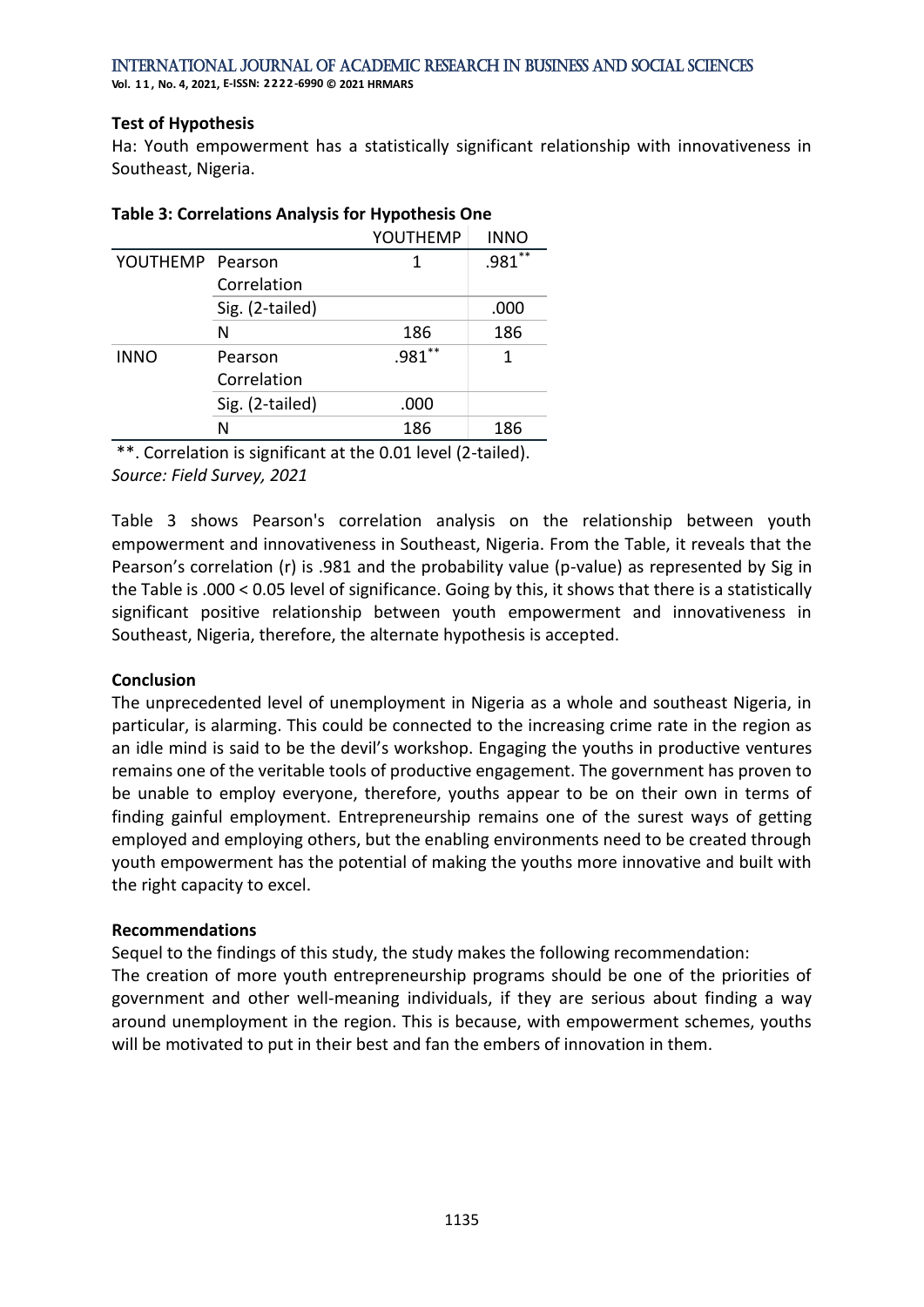**Vol. 1 1 , No. 4, 2021, E-ISSN: 2222-6990 © 2021 HRMARS**

# **References**

- Akintola, D. L., & Adiat, K. O. (2013). Human Resource Development for sustainable Dev: a perspective for youth Empowerment in Nigeria. *International Journal of Advances in Management and Economics, 2*(5), 17 – 21.
- Akiri, S. E., Onaja, E., & Kunanzang, P. S. (2006) Entrepreneurial and Job creation in Nigeria. *International Journal of Economics and Business Management, 2*(3), 61 – 67.
- Brahima, S. C., Dhruv, G., & Ahmadou, A. M. (2009). Job creation for Youth in African: Assessing the employment Intensity of Industries without smokestacks. Brookings. Retrieved from https:///www. Brookings Edu/blog/african.2019/12/16.
- Eroglu, O., & Picak, M. (2011) Entrepreneurship, National Culture and Turkey. *International Journal and social sciences. 2*(6), 146 – 151.
- Gyimah-Brempong, K., & Kimenyr, M. S. (2013). Youth policy and the future of African Development, African growth initiative working paper. No9, Brookings institution Washington D C.
- Hart, L. S., & Milstein, M. (1999) Global Sustainability and the Creative destruction of Industries; *Sloan Management Review, fall, 41*(1) 23 – 33.
- Hart, M. (2010). What is an indicator of sustainability? Retrieved from http://www. Sustainable measures,com/node/89.home/SDGs.html.
- Ijaodola, S. O. (2013) Creativity and Inventions in Youth Empowerment: The Role of Functional Education to the Target group. *Journal of Teacher Perspective, 10*(1) 1 – 10.
- International Labour Organization. (2007). Retrieved from www. Youth-jobcreation.org> international.
- Kolade. T., Towobalo, W. L., Orasanya, T. O., Ayemi, J. O., & Omodewu, O. S. (2004): Youth Empowerment for Sustainable Development, The role of Entrepreneurship Education for out0of school youth. *Journal of poverty, investment and development, 5*, 172 - 178.
- Mohammed, A. A. (2018) Entrepreneurship lecture note https://www. Researchgate net/publication/326190494.
- Mulvey, E. P. (2015). Challenges facing youth. Indiana family impact seminar, 1-6. National bureau of Statistics (2020); Retrieved from www.nairametrics .com> 2020/08/16 .com.
- National Youth Policy. (2009). Retrieved from www. youthpolicy.org>national.
- Odoh, E., & Eme, O. I (2004). Role of the youth in National Development. *Singaporean Journal of Business Economics, and Management Studies, 3*(2), 164 – 181.
- Onuoha, G. (2007). Entrepreneurship, *AIST International Journal,* (10), 20 32.
- Onuoha, P. O., & Woghiren, U. (2019); Job creation strategies for Nigeria. *Journal of Advances in Economics and Finance, 4*(1) 9 – 24.
- Orji, K. E. (2002). National security and sustainable development in Nigeria challenge from the Niger-Delta. *Research Review,6*(1), 198 – 211.
- Riahi, S. (2010). Youth entrepreneurship: Portfolio in talent development.
- Sabelo, D., & Happyson, B. (2007). The Effectiveness of Youth Entrepreneurship Programme in Enhancing an Entrepreneurial Culture in Switzerland. *IOSR Journal of Research & Method in Education, 7*(3), 73 – 82.
- Schumpter, J. (1942). Creative Destruction Theory, Retrieved from https: union. Investopedi a.com…> Economics.
- Sebba, J., Hunt, F., Griffths, V., & Robbinson, V. (2009). Youth-led Innovation: Enhancing the skills and capacity of the Next Generation of Innovators. Nesta, 1 plough place, London, EC4A 1DE, Research@ nesta.org.uk.